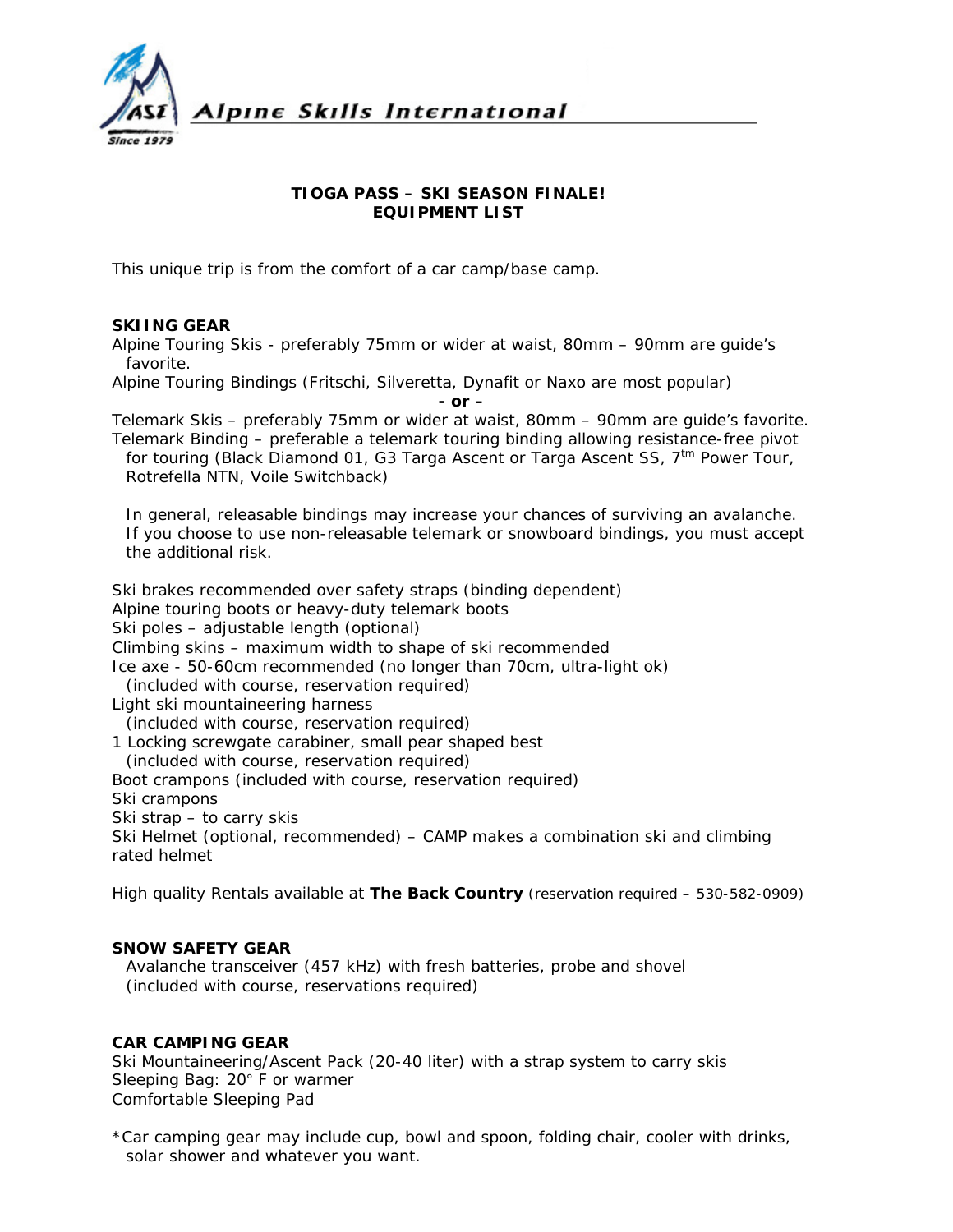# **CLOTHING**

#### **Next to skin layers:**

Short sleeve T-shirt – light merino wool or capilene Long sleeve light merino wool or capilene zip T-neck Merino wool or capilene briefs Merino wool or capilene light long johns Ski socks – wool/nylon blend or similar (2 pr.)

## **Outer layers:**

Soft-shell jacket (lightly insulated) or fleece pullover or full zip Soft-shell mountain pants (AKA "guide pants" – synthetic stretch woven fabric) - Patagonia, Mammut or similar Light puff jacket (nylon with synthetic insulation) Light outer shell (waterproof/breathable jacket and pants) Light wool or fleece hat Fleece neck gaiter for storm conditions Sun hat – with visor Gloves – medium weight ski gloves and light gloves for spring conditions Light down or fiberfill booties (optional, many experts change socks and wear their inner boots in the tent and/or use their outer shells for quick bathroom trips) Bandana

*This is a recommended optimum layering system. Certain items may be substituted but combination of layers should equal the recommended list for warmth, moisture wicking, wind and precipitation resistance, weight and packability.* 

## **MISCELLANEOUS**

1-2 Liter water container (wide-mouth lexan recommended) or hydration system (with soft hydration bladder, an additional hard Lexan 1 Liter bottle is recommended for camp use). Bottle can be refilled during the day at open water and snow can be added for solar melting.

Water purification – Iodine tablets or tincture of iodine in small plastic dropper bottle Sunglasses with retainer

Goggles with light lenses for storm conditions

Sunscreen – 30 SPF or greater (small amount in squeeze bottle)

Lip balm – 30 SPF or greater

Small personal first aid kit – band-aids, moleskin, tape, aspirin, antacid tablets

Toothbrush and toothpaste - small tube

Toilet paper in zip-lock bag with matches

Lightweight headlamp with fresh batteries

Butane lighter

Small pocket knife

Camera (optional)

Small 2-way FRS radio (optional)

## **ASI PROVIDES**

All group guiding equipment, Ortovox avalanche transceivers, probes, shovels, group first-aid, emergency and repair kits, tents, stoves, cook kits, and 1 car camping dinner.

## **FOOD**

Breakfasts: We will provide boiling water for quick breakfast to allow very early starts

Variations in taste make it most practical for each participant to pack his or her own breakfast and lunch food. These are easy but should be calculated carefully. You will need to pack 2 breakfasts and 3 lunches. Here is a suggested sample we would carry for one day:

-Breakfast-instant, non-cooking